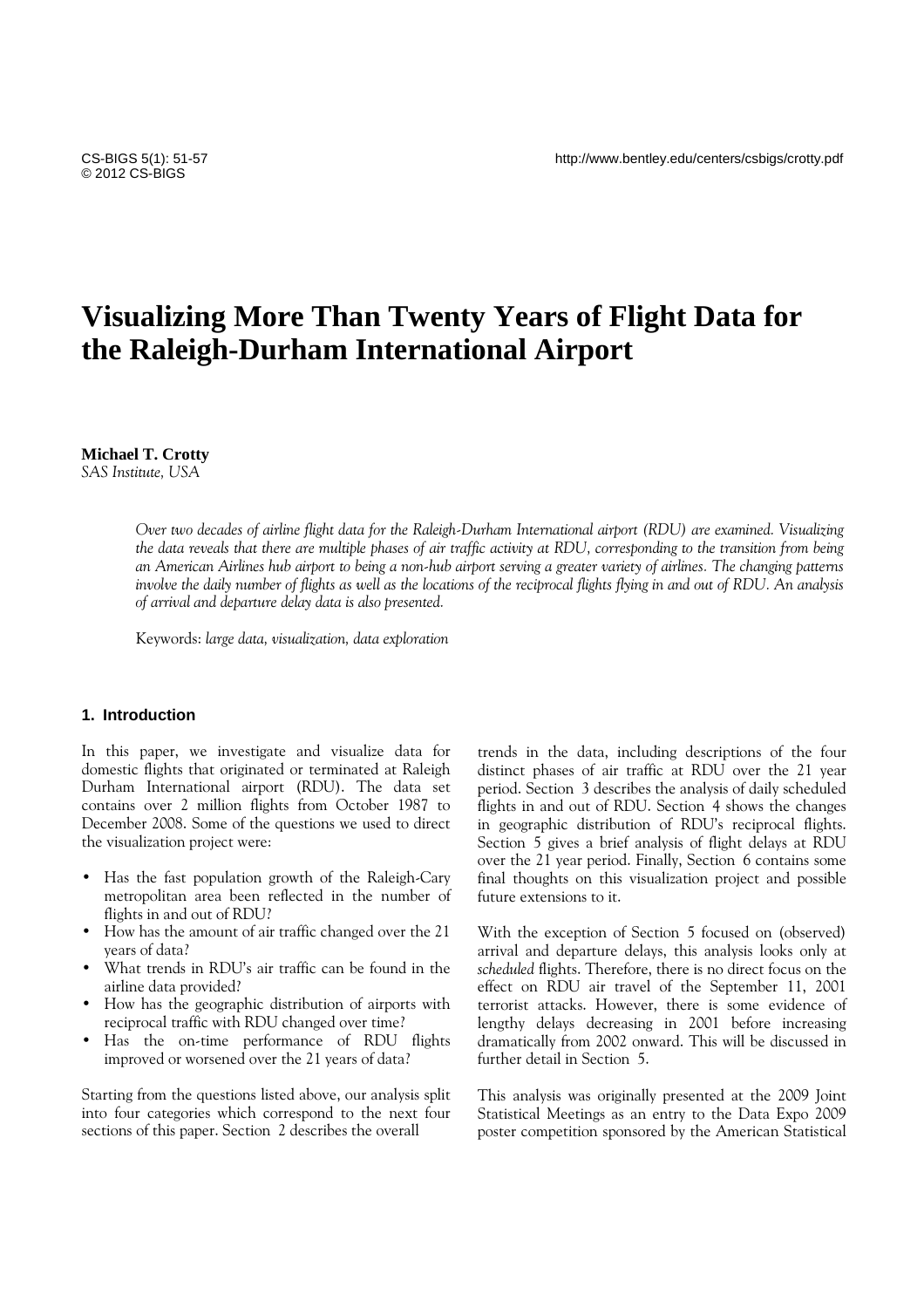Association's Sections on Statistical Computing and Statistical Graphics. At the 2010 Joint Statistical Meetings, this analysis was presented in a topic contributed session entitled "Data Expo 2009: A Second Look at Flight Delays".

While some initial data preparation was done using the DATA step in SAS®, the bulk of the work (including all the visualizations) was performed using JMP®. Since JMP stores data in memory, it was necessary to subset the overall airline data set. Planes fly to and from RDU over the author's house every day, so confining the data to all flights in and out of RDU was a natural choice. JMP has recently made it easier to add maps to graphs, and the interactive nature of JMP makes it ideal for a data exploration project such as this one. The data and scripts for this analysis are available in the supplementary materials for this article.

# **2. Overall Trends Analysis**

The population of the Raleigh-Cary metropolitan area grew steadily during the 21 year period; in fact, in 2009, Forbes.com named it the fastest growing metropolitan area in the country. We started our analysis by relating the yearly population of the area (using Wake County data as a proxy for the metropolitan area) to the number of scheduled flights per year and the total number of passengers going through RDU per year. Figure 1 displays this three-way comparison. We noted that the flight and passenger trends relate to each other fairly closely in the 1990s, but less so during the rest of the 21 year period.

Also, the population trend does not correlate with either the flight or passenger trends until about 1995, after which point, the flight and passenger trends track the population data better. This observation led to an investigation of the history of RDU and the airlines serving it.

After investigating the history of RDU over the 21 year period, four phases of air traffic patterns began to emerge. American Airlines (AA) used RDU as their central east coast hub up until late 1993; between late 1993 and early 1996, there was a transition period during which the hub was slowly closed down. After early 1996, there was a gradual recovery of flights and passengers. Finally, the years 2004 through 2008 were relatively stable, although there was still a fair amount of variation during these years. These four phases and their dates are listed in Table 1 and are used in the analyses of daily scheduled flights (Section 3) and of flight distribution (Section 4).



**Figure 1.** Comparison of annual trends in the population of Wake County (home of RDU), the number of flights at RDU and the number of passengers going through RDU. The number of passengers values are 100 times the values on the right axis. After the closing of the AA hub, the flights and passengers data track the population data better than during the years of RDU being an AA hub.

Figure 2 gives a plot of monthly trends in total flights in/out of RDU, the distinct number of airlines operating at RDU, and the number of AA flights. This plot shows the effects of the closing of the AA hub at RDU between September 1993 and April 1996. There is also a noticeable increase in the number of airlines in the Recovery and Stability phases of the data. One possible explanation for this is that after the AA hub closed, there was more room at the airport for other carriers to operate.



**Figure 2.**Time plot of the average number of daily scheduled flights per month in/out of RDU over the entire period of data as well as the average number of daily scheduled AA flights in/out of RDU. This clearly shows the initial effects of AA discontinuing its hub service. Also plotted is the number of airlines serving RDU each month. As the recovery of air traffic following the AA hub closing led to more stabilized current levels, the diversity of airlines serving RDU steadily increased.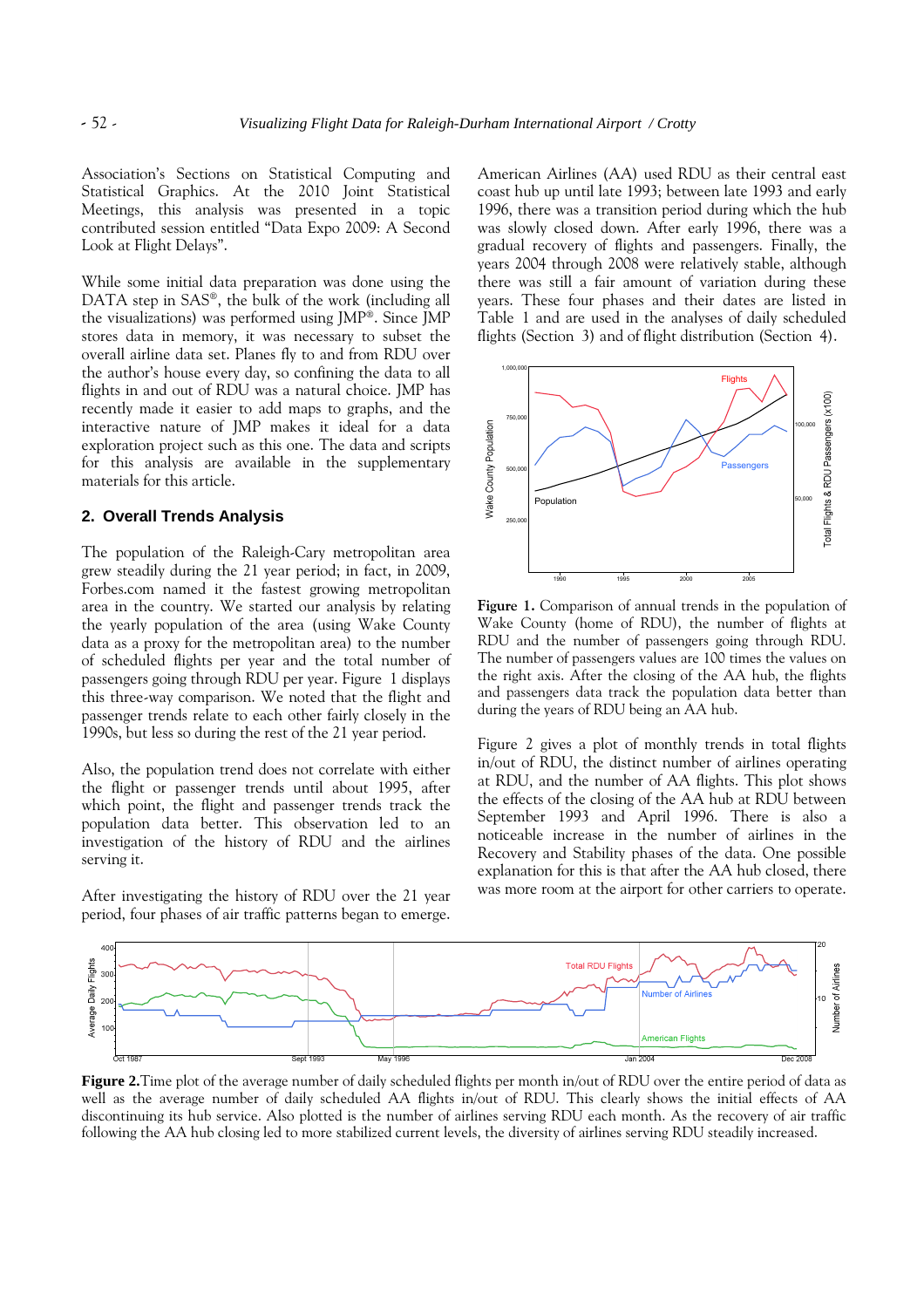Note that no comparison to national trends in carrier diversity was performed, so it could be that the number of airline carriers was increasing nationally over this time as well.



**Figure 3.** Map of airports that served as either a destination from RDU or an origin to RDU, sized and colored by the number of flights from 1987 to 2008. Airports with fewer than 100 flights and airports located outside the continental US were excluded from this map. See Table Table 2 for the number of flights that were affected by this exclusion.

The final analysis that was performed on the entire data set of scheduled flights was to look at the geographic distribution of the airports with flights to/from RDU in the 21 year period. Figure 3 shows this distribution for airports within the continental US; this restriction removed 13,249 flights to/from Puerto Rico and the US Virgin Islands. Any airports with fewer than 100 flights are excluded as well, which removed only 52 flights. Also, the original data set only contained flights entirely contained in the United States, so any international flights (to/from Canada or Europe) were excluded prior to obtaining the data. ts within the continental US; this restriction<br>red 13,249 flights to/from Puerto Rico and the US<br>i Islands. Any airports with fewer than 100 flights<br>cluded as well, which removed only 52 flights. Also,<br>riginal data set onl

As one might expect, the bulk of the flights to/from RDU are with airports in the eastern part of the US. Section explores how the geographic distribution of reciprocal airports changed over the 21 year period, broken down into the four phases listed in Table 1.

**Table 1.** The four phases of the RDU airline data and their dates.

| Phase                 | Start Date                  | End Date                     |
|-----------------------|-----------------------------|------------------------------|
| American Airlines Hub |                             | October 1987 – August 1993   |
| Closing the Hub       | September 1993 – April 1996 |                              |
| Recovery              |                             | May 1996 - December 2003     |
| Stability             |                             | January 2004 – December 2008 |

#### **3. Daily Flights Analysis**

This section investigates patterns in daily scheduled flights, one phase of the data at a time. For each of the following four subsections, a *compressed time plot* was produced showing the number of scheduled flights for every day in the time period of the particular phase. The days are color coded by day of the week and grouped in vertical columns by month. There are also vertical reference lines to denote years. While this graphical produced showing the number of scheduled flights for<br>every day in the time period of the particular phase. The<br>days are color coded by day of the week and grouped in<br>vertical columns by month. There are also vertical<br>refer appearance, the goal was to visualize the trends over larger temporal scales. At the same time, all the data points are still shown in a concise graph. Note that all of the graphs in this section use the same vertical scale and range; this is to allow for comparison across the four time periods. l scales. At the same time, all the data shown in a concise graph. Note that all of his section use the same vertical scale and  $\alpha$  allow for comparison across the four time pline was fit to the data in each phase, to the

A smoothing spline was fit to the data in each phase, to help visualize the trend over time. The spline was fit to the data as it is represented graphically. All data points in a single month are treated as having the same time value for the purposes of the spline fit.

#### 3.1. American Airlines Hub (October 1987 - August 1993)

Figure 4 displays the daily scheduled flights for the first Figure 4 displays the daily scheduled flights for the first<br>phase, corresponding to the time period when AA used RDU as one of their hubs. During this time, the number of flights is fairly steady. There is an unexplained dip and recovery in early 1991.



**Figure 4.** AA Hub (Oct 1987 – Aug 1993). Compressed time plot of number of flights per day by month with a smoothing spline fit. Points are colored by day of the week.

An interesting trend that shows up in this plot is that for most years, there is a very low data point, which is for a Thursday in November – Thanksgiving Day in most years has many fewer scheduled flights. iting trend that shows up in this plot is th<br>i, there is a very low data point, which is<br>in November – Thanksgiving Day in most<br>fewer scheduled flights.<br>ne data are grouped by month, it is not ear<br>days around Thanksgiving,

Because the data are grouped by month, it is not easy to view the days around Thanksgiving, although for some years, the Friday after Thanksgiving is visible as being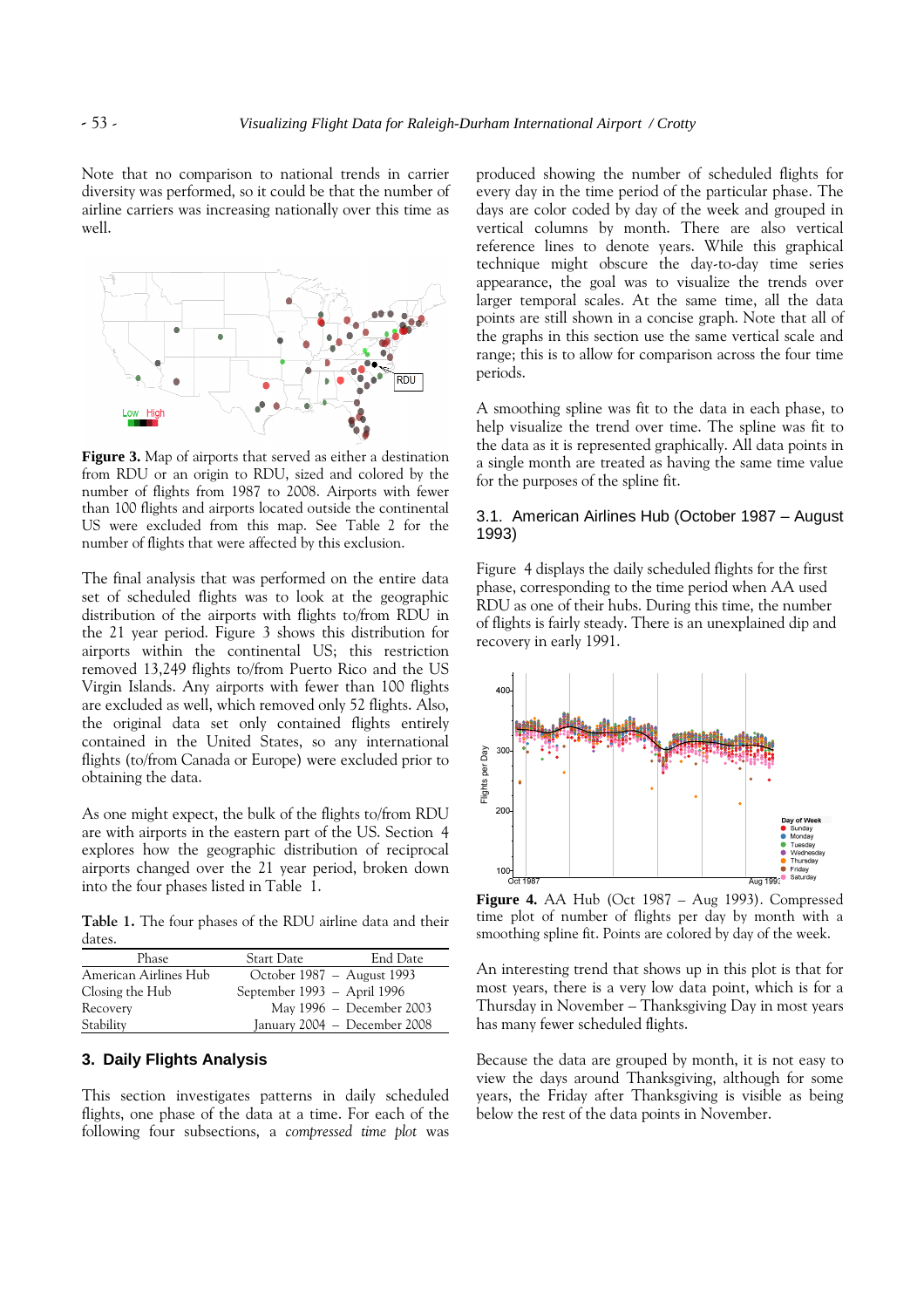Finally, weekdays consistently have more scheduled flights than Saturdays and Sundays. This is not surprising, since there would be a lot of business travel during the week. This could also be shown with a monthplot, but then the variability of a particular day of the week within a month would be lost.

#### 3.2. Closing the Hub (September 1993 – April 1996)

Figure 5 displays the daily scheduled flights for the second phase, corresponding to the time period when AA closed its hub at RDU. The most obvious aspect of the daily flights analysis for this phase is the dramatic decrease in the number of flights. This decrease corresponds with the closing of the AA hub at RDU, which was a gradual process that took about 2 years. By early 1996, the number of daily flights had bottomed out at between 100 and 150 flights per day. Throughout this period, the higher number of flights on weekdays continues to hold. However, the Thanksgiving Day effect is only strong in 1993, and is much less dramatic in 1994 and 1995. This is also the shortest phase of the data.



**Figure 5.** Closing the Hub (Sep 1993 – Apr 1996). Compressed time plot of number of flights per day by month with a smoothing spline fit. Points are colored by day of the week.

#### 3.3. Recovery (May 1996 – December 2003)

From the shortest phase of the data, we move to the longest phase, which is a gradual recovery of flights over 8 years. In this phase, shown in Figure 6, we start to see the weekend effect change a bit. Sunday is still lower than weekdays, but Saturday is now even lower than Sunday. This trend also seems to intensify toward the end of this phase. The Thanksgiving Day effect is still present in this phase as well, although there is less difference between Thanksgiving Day and other very low days of other months of the year now.

By the end of this third phase of the data, we see that the number of daily flights is back to around 300, which is near where it was for the AA Hub phase. Finally, as mentioned in Section 1, since this is an analysis of scheduled flights, it is difficult to see any noticeable effect of the September 11, 2001 terrorist attacks.



**Figure 6.** Recovery (May 1996 – Dec 2003). Compressed time plot of number of flights per day by month with a smoothing spline fit. Points are colored by day of the week.

# 3.4. Stability (January 2004 – December 2008)



**Figure 7.** Stability (Jan 2004 – Dec 2008). Compressed time plot of number of flights per day by month with a smoothing spline fit. Points are colored by day of the week.

The final phase of the data, shown in Figure 7, shows a lot of variability, but the daily number of flights continues to average between 300 and 400. This is actually slightly higher than the daily number of flights in the first phase when RDU was an AA hub.

Interestingly, the weekday versus weekend difference is greatest in this phase, while the Thanksgiving Day trend is much harder to identify in many of the years in this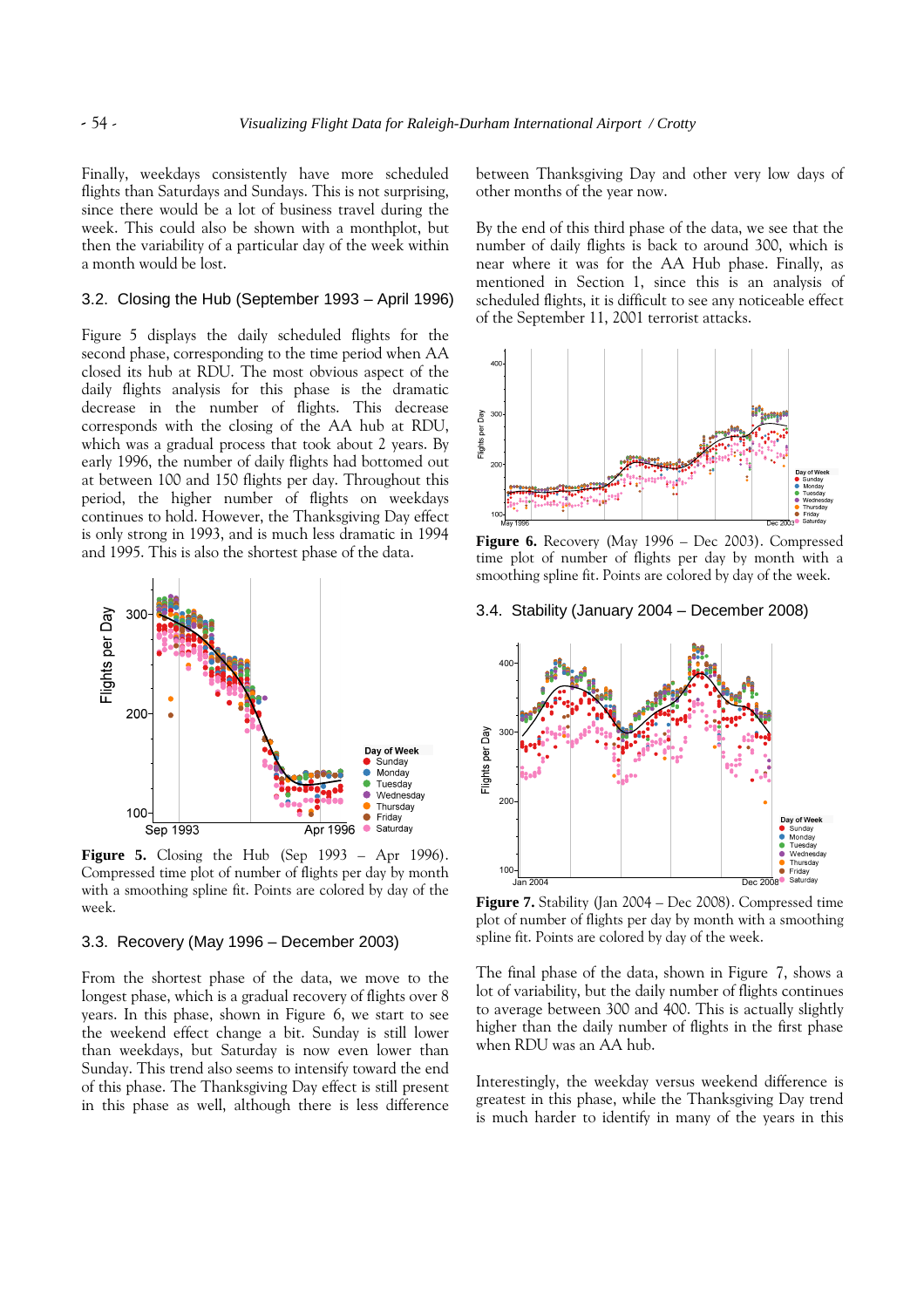phase. The Saturday flights being less than the Sunday flights trend is even greater in this phase than in the Recovery phase.

We do not have any theories on why there seems to be a 2 to 3 year cycle in the Stability phase, but the decline at the end of 2008 could be related to the start of the economic recession of the late 2000s in the United States.

# **4. Flight Distribution Analysis**

This section breaks down the overall geographic distribution of flights to/from RDU that was presented in Figure 3 for each of the four phases of the data. Just as in Figure 3, airports with fewer than 100 flights were excluded from the maps, as were flights to/from Puerto Rico and the US Virgin Islands. See Table 2 for details on how many flights were excluded from each map based on these criteria.

**Table 2.** Number of excluded flights for Figures 8 through Figures 11.

|                       |                   | Outside Continental |
|-----------------------|-------------------|---------------------|
| Phase                 | Under 100 flights | US.                 |
| American Airlines Hub |                   | 9889                |
| Closing the Hub       |                   | 3156                |
| Recovery              | 10                | 204                 |
| Stability             | 37                |                     |
| Total                 | 52                | 13249               |

At the beginning of the 21 year period when RDU was an AA hub (shown in Figure 8), all of the reciprocal airports are east of the Mississippi, with the exceptions of St. Louis and Dallas. Much of the traffic is to the north or south of RDU, consistent with the status of RDU being AA's central east coast hub between New York and Miami. Chicago, Dallas and Atlanta also have a large number of flights in the AA Hub phase.

During the Closing the Hub phase (shown in Figure 9), there is not much change in the distribution of flights, with the exception that it becomes a bit sparser overall.

The Recovery and Stability phases are perhaps the most interesting in terms of geographic distribution. They show the rise of geographic diversity of reciprocal airports, primarily west of the Mississippi. The introduction of Southwest Airlines to RDU may account for many of these new destinations in the western US, including Chicago's Midway airport. Between Figures 10 and 11, there is a general trend of more flights to/from airports west of RDU and fewer east coast airports. However, in the Stability phase, the share of flights to/from the New York airports does seem to increase.

#### **5. Delay Data Analysis**

Our final analysis uses a different aspect of the data than the previous sections. Instead of looking at scheduled flights, we shift our focus to actual delays for both arrivals and departures. Specifically, we are interested in answering the question of whether delays at RDU have changed over the 21 year period.



**Figure 8.** AA Hub (Oct 1987 – Aug 1993). Analog map to Figure 3 for the period that RDU served as an AA hub.



**Figure 9.** Closing the Hub (Sep 1993 – Apr 1996). Analog map to Figure 3 for the period that AA scaled back hub service at RDU.



**Figure 10.** Recovery (May 1996 – Dec 2003).Analog map to Figure 3 for the period that RDU traffic increased to 2008 levels.

The distribution of delays (measured in minutes) is necessarily a skewed distribution; flights can only arrive (or depart) so many minutes early, but they can be many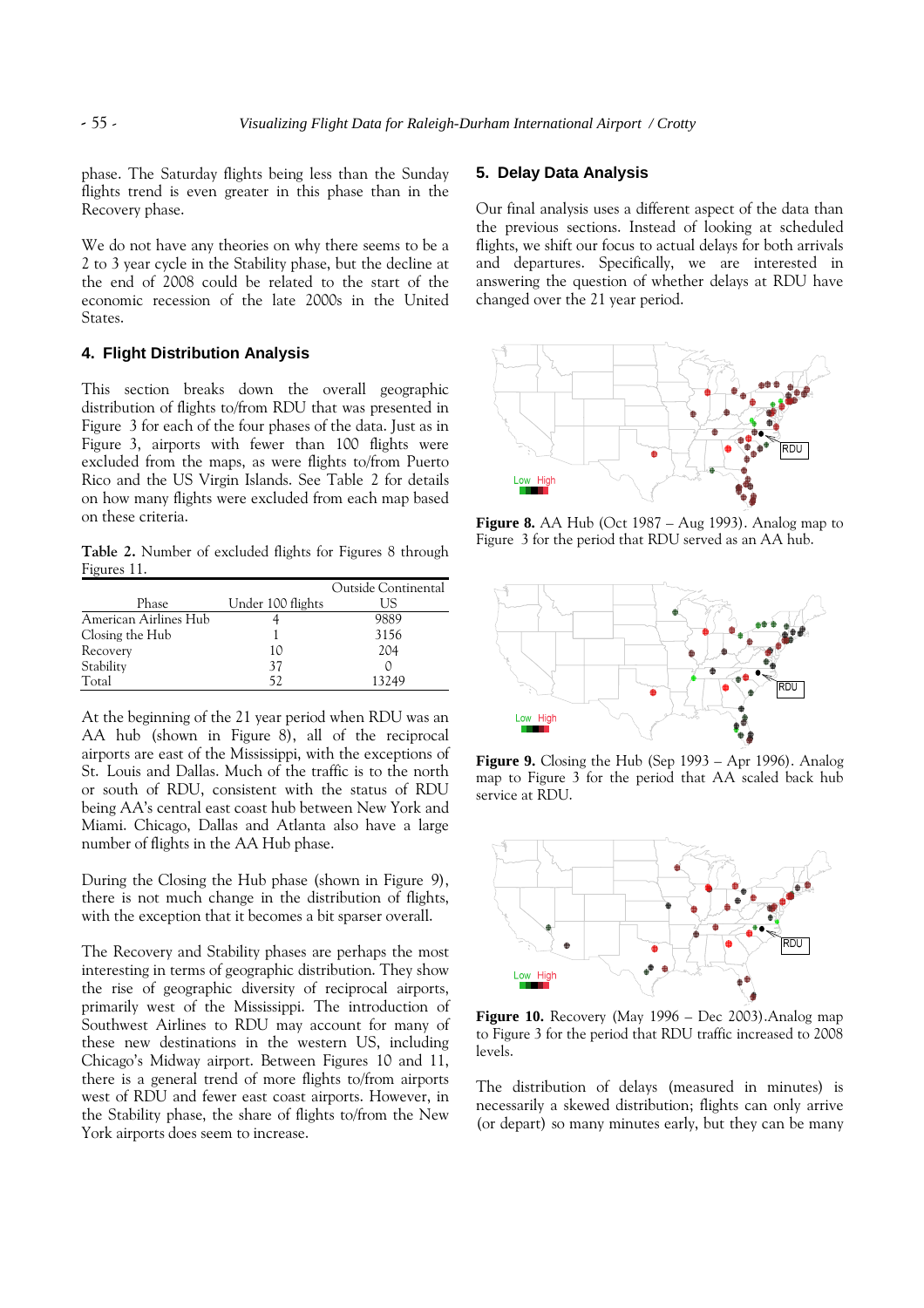minutes, or even hours, late in arriving or departing. To account for this skewness in the data, we approached the problem by looking at medians of the delays per month. The median delay is represented by the black line in Figures 12 and 13 for arrivals and departures, respectively.



**Figure 11.** Stability (Jan 2004 – Dec 2008). Analog map to Figure 3 for the last five years where RDU traffic has leveled off.



**Figure 12.** Arrival Delays.Plot of percentiles of the monthly arrival delays.



**Figure 13.** Departure Delays.Plot of percentiles of the monthly departure delays.

After noticing that the median delay was fairly constant over the 21 year period for both arrivals and departures, we delved deeper into the data and looked at the 5th, 10th, and 25th percentiles on both the high and low side of the median. Because of the skewness of the data, the three percentiles below the median are fairly close together and not terribly interesting. The three

percentiles above the median, however, show that there has been an increase over time in the length of the longest delays for both arrivals and departures.

There are a few possible explanations for the increased length of longer delays. One is that there is more security to go through after September 11, 2001 that could be slowing down the system in general. Also, as can be inferred from Figure 1, after 2000, either flights operating out of RDU are simply using larger planes or they are filling the planes more efficiently; it is plausible that either of these could increase lengthy delays.

We fit a smoothing spline to the monthly percentiles as a way to clearly visualize the trend over time. Also, flights that were recorded as over 1 hour early or over 6 hours late were excluded as being suspect data. This only removed 47 arrivals and 33 departures out of over 2 million flights. As with other parts of the project, we have not compared any of these RDU trends to overall national trends.

# **6. Conclusions**

Changes in the patterns of air traffic at RDU over 21 years (from 1987 to 2008) are explored. Most notably, American Airlines utilized RDU as a hub on the central east coast of the US until 1993. By 1996, the hub was completely gone, but a slow recovery started to take place. The levels of air traffic were more or less stable over the five year period ending in 2008. The population growth of the surrounding area only seems to correlate with air traffic levels in the post-hub time period. Also, as more airlines served the airport, more destinations were added. However, delays for both arrivals and departures increased as well.

There are many possible future investigations that could be pursued. One would be to compare RDU's trends with national trends. The analysis performed here could even be replicated for other airports around the country.

It would also be interesting to get more data from the RDU airport aside from just flight data that could help shed light on the validity of the speculative explanations for the trends presented here. With regards to the delay data, adding weather data could be very interesting in helping explain some of the variation in delays. There are also more data for RDU contained in the flight data provided by the Data Expo 2009 competition that could be further explored, especially in the on-time performance area. What airline, time of day, day of the week, month of the year should you choose to travel on to minimize the chance of being delayed at RDU?